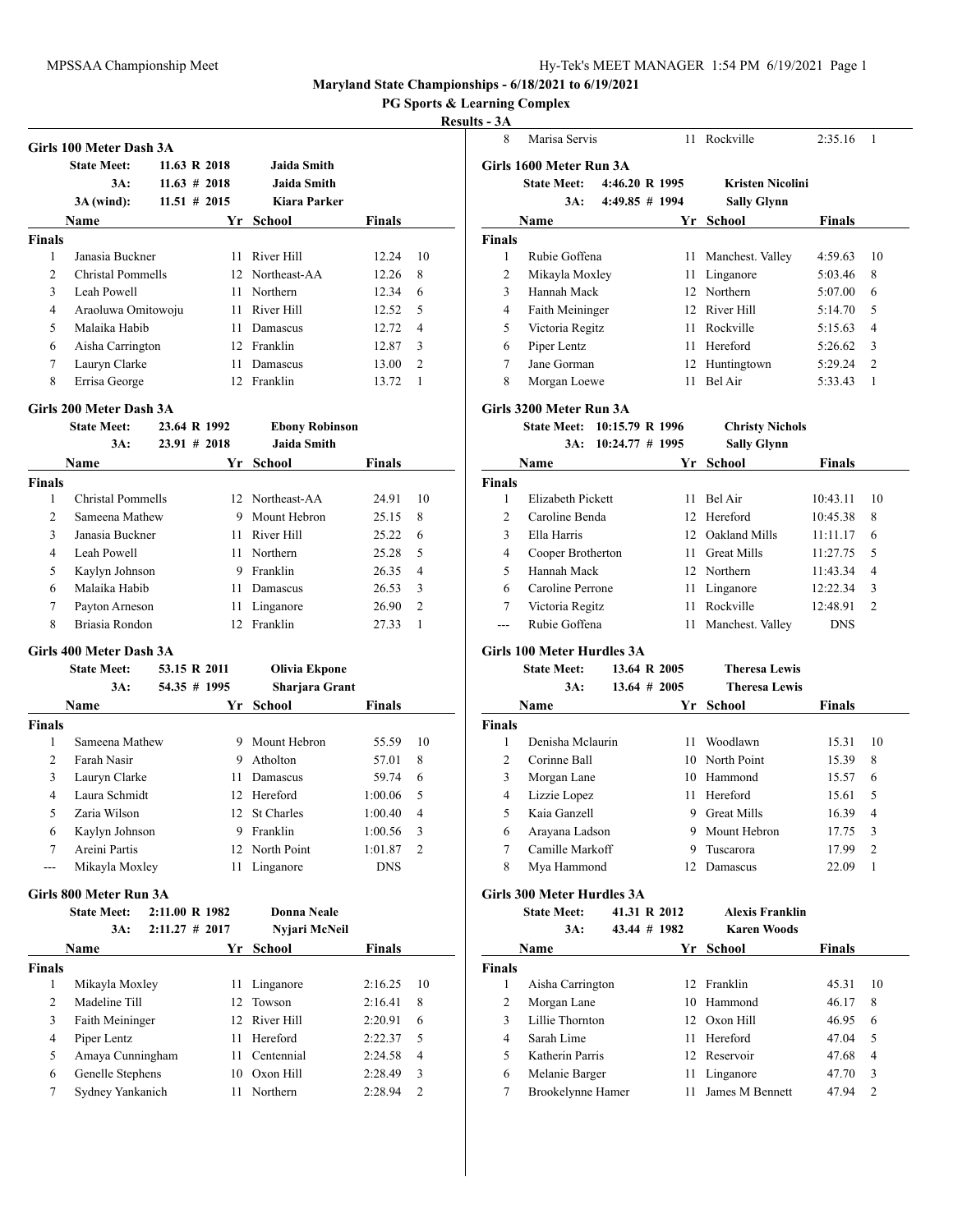| <b>PG Sports &amp; Learning Complex</b> |  |  |  |
|-----------------------------------------|--|--|--|
|-----------------------------------------|--|--|--|

# **Results - 3A**

|               | Finals  (Girls 300 Meter Hurdles 3A)          |                |       |                                                   |               |    |
|---------------|-----------------------------------------------|----------------|-------|---------------------------------------------------|---------------|----|
|               | Name                                          |                |       | Yr School                                         | Finals        |    |
| 8             | Ella Wilson                                   |                | 9     | Thomas Johnson                                    | 49.20         | 1  |
|               | Girls 4x100 Meter Relay 3A                    |                |       |                                                   |               |    |
|               | <b>State Meet:</b>                            | 46.83 R 2002   |       | Largo                                             |               |    |
|               | N McKenzie, S Davis, V Sessa, I Ransom        |                |       |                                                   |               |    |
|               | 3A:                                           | 47.49 # 1995   |       | Howard                                            |               |    |
|               | Team                                          |                | Relay |                                                   | Finals        |    |
| <b>Finals</b> |                                               |                |       |                                                   |               |    |
| 1             | Reservoir                                     |                |       |                                                   | 48.63         | 10 |
|               | 1) Sophie Davidson 11                         |                |       | 2) Mecca Jackson 10                               |               |    |
|               | 3) Breyonna Young 12                          |                |       | 4) Jamie Adams 11                                 |               |    |
| 2             | Damascus                                      |                |       |                                                   | 49.56         | 8  |
|               | 1) Elsie Habib 9                              |                |       | 2) Gracie Emerick 10                              |               |    |
|               | 3) Malaika Habib 11                           |                |       | 4) Lauryn Clarke 11                               |               |    |
| 3             | North Point                                   |                |       |                                                   | 49.66         | 6  |
|               | 1) Lisa Madison 11                            |                |       | 2) Janay Cobb 12                                  |               |    |
|               | 3) Jordyn Best 11                             |                |       | 4) Corinne Ball 10                                |               |    |
| 4             | <b>St Charles</b>                             |                |       |                                                   | 50.70         | 5  |
|               | 1) Tristen Clark 11                           |                |       | 2) Aaliyah Ruth 9                                 |               |    |
|               | 3) Zaria Wilson 12                            |                |       | 4) Ariannah Lasker 10                             |               |    |
| 5             | Hereford                                      |                |       |                                                   | 51.91         | 4  |
|               | 1) Elizabeth Schriver 12                      |                |       | 2) Sarah Lime 11                                  |               |    |
|               | 3) Isabel Watt 12                             |                |       | 4) Laura Schmidt 12                               |               |    |
| 6             | Franklin                                      |                |       |                                                   | 52.02         | 3  |
|               | 1) Errisa George 12                           |                |       | 2) Kaylyn Johnson 9                               |               |    |
|               | 3) Jada Johnson 10                            |                |       | 4) Briasia Rondon 12                              |               |    |
| 7             | Tuscarora                                     |                |       |                                                   | 52.21         | 2  |
|               | 1) Taylor Hilliard 11                         |                |       | 2) Celeste Rodriguez-Aguilar 9                    |               |    |
|               | 3) Heidi Nkrumah 10                           |                |       | 4) Joelle Kimbembe 11                             |               |    |
| ---           | River Hill                                    |                |       |                                                   | XDQ           |    |
|               | 1) Larasia Buckner 10<br>3) Teniola Adejana 9 |                |       | 2) Janasia Buckner 11<br>4) Araoluwa Omitowoju 11 |               |    |
|               |                                               |                |       |                                                   |               |    |
|               | Girls 4x200 Meter Relay 3A                    |                |       |                                                   |               |    |
|               | <b>State Meet:</b>                            | 1:37.41 R 2006 |       | <b>Eleanor Roosevelt</b>                          |               |    |
|               | D Anyanwu, E Hilaire, T Jameson, T Jameson    |                |       |                                                   |               |    |
|               | <b>State Meet:</b>                            | 1:37.41 R 2009 |       | <b>Eleanor Roosevelt</b>                          |               |    |
|               | D Anyanwu, E Hilaire, T Jameson, T Jameson    |                |       |                                                   |               |    |
|               | 3A:                                           | 1:38.43 # 2019 |       | <b>James Hubert Blake</b>                         |               |    |
|               | C Peoples, N Phillips, G Franklin, S Harrison |                |       |                                                   |               |    |
|               | Team                                          |                | Relay |                                                   | <b>Finals</b> |    |
| Finals        |                                               |                |       |                                                   |               |    |
| 1             | River Hill                                    |                |       |                                                   | 1:43.58       | 10 |
|               | 1) Janasia Buckner 11                         |                |       | 2) Larasia Buckner 10                             |               |    |
|               | 3) Khadijah Mumuney 11                        |                |       | 4) Araoluwa Omitowoju 11                          |               |    |
| 2             | Reservoir                                     |                |       |                                                   | 1:44.96       | 8  |
|               | 1) Jamie Adams 11                             |                |       | 2) Sophie Davidson 11                             |               |    |
|               | 3) Katelyn Herberholz 11                      |                |       | 4) Adeola Opadina 12                              |               |    |
| 3             | North Point                                   |                |       |                                                   | 1:45.13       | 6  |
|               | 1) Jayla Cobb 12                              |                |       | 2) Jordyn Best 11                                 |               |    |
| 4             | 3) Janay Cobb 12<br>Northern                  |                |       | 4) Corinne Ball 10                                | 1:45.61       | 5  |
|               | 1) Leah Powell 11                             |                |       | 2) Destiny Lewis 11                               |               |    |
|               | 3) Madelyn Greene 12                          |                |       | 4) Kacie Hoyle 11                                 |               |    |
|               |                                               |                |       |                                                   |               |    |

| 5                  | Franklin                                                                | 1:47.51                                          | 4  |
|--------------------|-------------------------------------------------------------------------|--------------------------------------------------|----|
|                    | 1) Jada Johnson 10                                                      | 2) Errisa George 12                              |    |
|                    | 3) Briasia Rondon 12                                                    | 4) Aisha Carrington 12                           |    |
| 6                  | Damascus                                                                | 1:47.87                                          | 3  |
|                    | 1) Elsie Habib 9                                                        | 2) Gracie Emerick 10                             |    |
|                    | 3) Malaika Habib 11                                                     | 4) Mildred Degboe 11                             |    |
| 7                  | Hereford                                                                | 1:51.07                                          | 2  |
|                    | 1) Gabby Ruback 10                                                      | 2) Sarah Lime 11                                 |    |
|                    | 3) Kyli Roberts 12                                                      | 4) Isabel Watt 12                                |    |
| 8                  | Linganore                                                               | 1:51.81                                          | 1  |
|                    | 1) Kaileigh St. Louis 10                                                | 2) Payton Arneson 11                             |    |
|                    | 3) Madison O'Brien 11                                                   | 4) Melanie Barger 11                             |    |
|                    |                                                                         |                                                  |    |
|                    | Girls 4x400 Meter Relay 3A<br><b>State Meet:</b>                        |                                                  |    |
|                    | 3:46.22 R 2011                                                          | <b>Northwest</b>                                 |    |
|                    | T Wellman, B Eckerstrom, I Knight, O Ekpone                             |                                                  |    |
|                    | $3:50.68 \# 2019$<br>3A:<br>S Matthews, J Ritter, G Pierre, S Valentine | Mt. Hebron                                       |    |
|                    |                                                                         |                                                  |    |
|                    | Team                                                                    | Relay<br>Finals                                  |    |
| <b>Finals</b><br>1 | Hereford                                                                | 4:02.78                                          | 10 |
|                    | 1) Hadley Sweeney 10                                                    | 2) Lizzie Lopez 11                               |    |
|                    | 3) Piper Lentz 11                                                       | 4) Laura Schmidt 12                              |    |
| 2                  | Mount Hebron                                                            | 4:04.11                                          | 8  |
|                    |                                                                         |                                                  |    |
|                    | 1) Sameena Mathew 9<br>3) Ava Pierre 10                                 | 2) Garcelle Pierre 12<br>4) Alexandra Carrico 11 |    |
| 3                  | North Point                                                             | 4:09.84                                          | 6  |
|                    | 1) Areini Partis 12                                                     | 2) Naeema Roye 10                                |    |
|                    | 3) Raelyn (Regis) Hearn 11                                              | 4) Jayla Cobb 12                                 |    |
| 4                  | Oxon Hill                                                               | 4:13.65                                          | 5  |
|                    | 1) Amaya Jordan 12                                                      | 2) Lillie Thornton 12                            |    |
|                    | 3) Mikiah Morton 11                                                     | 4) Genelle Stephens 10                           |    |
| 5                  | Oakland Mills                                                           | 4:16.02                                          | 4  |
|                    | 1) Oba Aofolaju 10                                                      | 2) Olivia Porter 11                              |    |
|                    | 3) Arianna Marshall 11                                                  | 4) Alana Oppermann 12                            |    |
| 6                  | Towson                                                                  | 4:17.25                                          | 3  |
|                    | 1) Madeline Kuehn 12                                                    | 2) Lauren Karwacki 11                            |    |
|                    | 3) Devon Trivedi 10                                                     | 4) Madeline Till 12                              |    |
| 7                  | Frederick                                                               | 4:29.22                                          | 2  |
|                    | 1) Jacoya Cartnail-Riddick 11                                           | 2) Veliciti Stone 10                             |    |
|                    | 3) Sofia Driver 9                                                       | 4) Kennedy Adams 11                              |    |
| 8                  | Linganore                                                               | 4:30.26                                          | 1  |
|                    | 1) Lucy Ellis 9                                                         | 2) McKenna Flint 12                              |    |
|                    | 3) Elle McKinney 10                                                     | 4) Mikayla Moxley 11                             |    |
|                    |                                                                         |                                                  |    |
|                    | Girls 4x800 Meter Relay 3A                                              |                                                  |    |
|                    | 9:04.39 R 2010<br><b>State Meet:</b>                                    | <b>Thomas W. Wootton</b>                         |    |
|                    | C Duvall, J Rubin, A Maxwell, G Corbett                                 |                                                  |    |
|                    | $9:17.20 \# 2009$<br>3A:                                                | Western                                          |    |
|                    | S Hunt, B Williams, B Robinson, D Douglas                               |                                                  |    |
|                    | Team                                                                    | <b>Relay</b><br>Finals                           |    |
| Finals             |                                                                         |                                                  |    |
| 1                  | Hereford                                                                | 9:44.36                                          | 10 |
|                    | 1) Caroline Benda 12                                                    | 2) Hadley Sweeney 10                             |    |
|                    | 3) Estelle Snider 10                                                    | 4) Lily Moore 10                                 |    |
|                    |                                                                         |                                                  |    |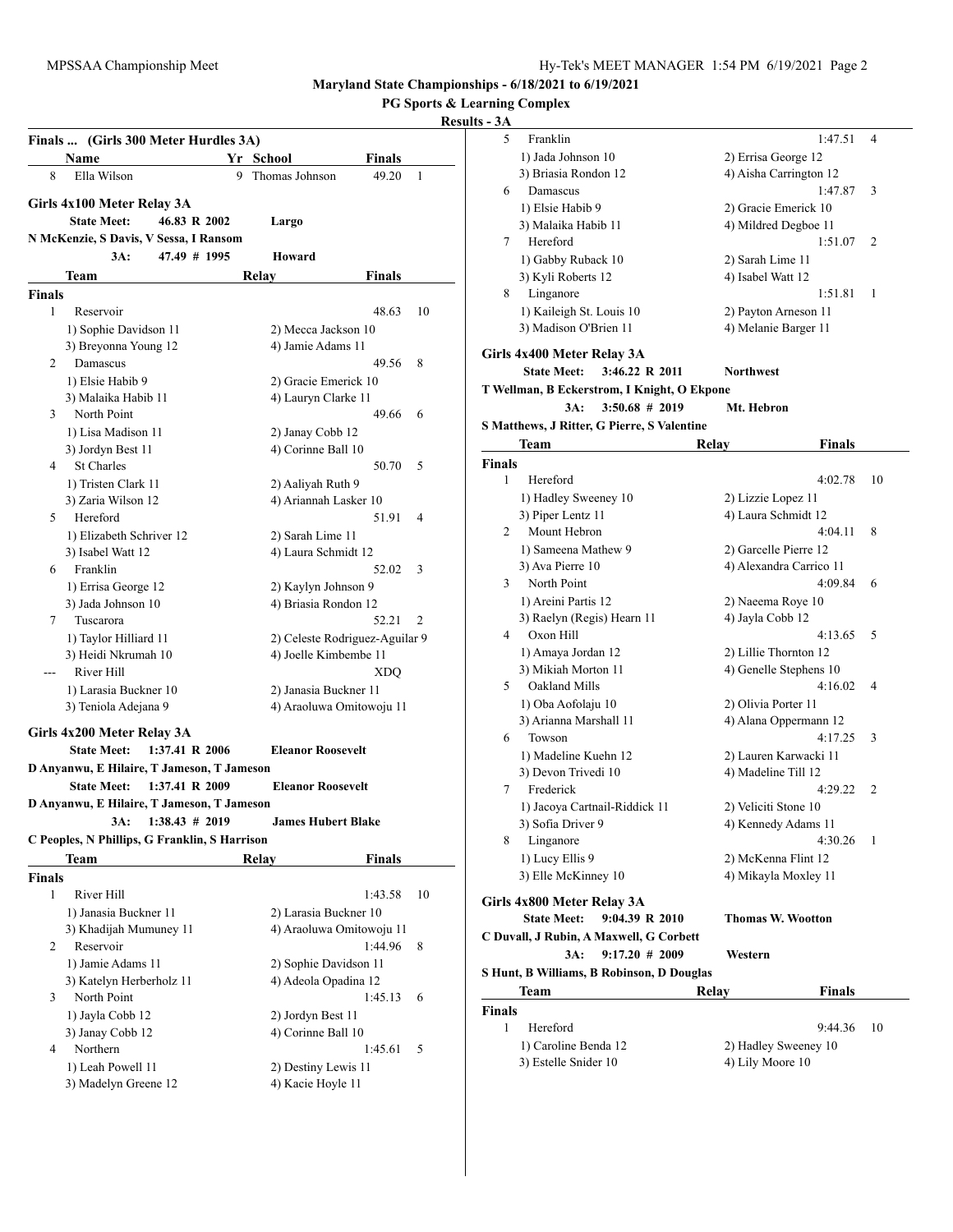**PG Sports & Learning Complex**

### **Results - 3A**

|                | Finals  (Girls 4x800 Meter Relay 3A) |                |    |                       |                         |                |
|----------------|--------------------------------------|----------------|----|-----------------------|-------------------------|----------------|
|                | Team                                 |                |    | Relay                 | <b>Finals</b>           |                |
| $\overline{c}$ | Huntingtown                          |                |    |                       | 9:48.68                 | 8              |
|                | 1) Jane Gorman 12                    |                |    |                       | 2) Summer Herbertson 11 |                |
|                | 3) Victoria McAnney 12               |                |    |                       | 4) Jenna McMaster 12    |                |
| 3              | Westminster                          |                |    |                       | 10:01.86                | 6              |
|                | 1) Jillian Hawkins 10                |                |    | 2) Lydia Houle 12     |                         |                |
|                | 3) Audrey Houle 9                    |                |    | 4) Hannah Toth 10     |                         |                |
| 4              | Northern                             |                |    |                       | 10:20.75                | 5              |
|                | 1) Sydney Yankanich 11               |                |    |                       | 2) Destiny Lewis 11     |                |
|                | 3) Abigail Setzfand 12               |                |    | 4) Julia Devine 11    |                         |                |
| 5              | Towson                               |                |    |                       | 10:21.24                | 4              |
|                | 1) Alessandra Crippa 11              |                |    | 2) Anna Wendt 10      |                         |                |
|                | 3) Dylan Dickensheets 10             |                |    |                       | 4) Isabel Aldana 10     |                |
| 6              | Linganore                            |                |    |                       | 10:21.52                | 3              |
|                | 1) Caroline Perrone 11               |                |    |                       | 2) Gemma Davies 11      |                |
|                | 3) Lucy Ellis 9                      |                |    |                       | 4) Elle McKinney 10     |                |
| 7              | Tuscarora                            |                |    |                       | 10:30.64                | 2              |
|                | 1) Celeste Rodriguez-Aguilar 9       |                |    |                       | 2) Briley Sanford 10    |                |
|                | 3) Aylene Hernandez 11               |                |    | 4) Nina Connors 9     |                         |                |
| 8              | Centennial                           |                |    |                       | 10:51.98                | 1              |
|                | 1) Madelyn Mielke 11                 |                |    |                       | 2) Elizabeth Webbert 10 |                |
|                | 3) Natalie Robinson 9                |                |    |                       | 4) Amaya Cunningham 11  |                |
|                | Girls High Jump 3A                   |                |    |                       |                         |                |
|                | <b>State Meet:</b>                   | 6-00 R 1989    |    | <b>Tanya Hughes</b>   |                         |                |
|                | 3A:                                  | $5-09$ # 1995  |    |                       | Nana Jeffrey-Idun       |                |
|                | Name                                 |                | Yr | <b>School</b>         | Finals                  |                |
| <b>Finals</b>  |                                      |                |    |                       |                         |                |
| 1              | Lizzie Lopez                         |                | 11 | Hereford              | 5-04.00                 | 10             |
| 2              | Jessica Janney                       |                | 12 | Stephen Deca          | 5-02.00                 | 8              |
| 3              | Allison Droneberger                  |                |    | 12 Northern           | 5-02.00                 | 6              |
| 4              | <b>Destane Peace</b>                 |                |    | 12 Baltimore Poly     | 4-10.00                 | 5              |
| 5              | Carrie Moore                         |                | 11 | Manchest. Valley      | 4-10.00                 | 4              |
| 6              | Madison O'Brien                      |                | 11 | Linganore             | 4-08.00                 | 2.5            |
| 6              | Charlotte Houle                      |                |    | 10 Westminster        | 4-08.00                 | 2.5            |
| 8              | Areyana Snowden                      |                |    | 9 Frederick           | 4-08.00                 | 1              |
|                |                                      |                |    |                       |                         |                |
|                | <b>Girls Pole Vault 3A</b>           |                |    |                       |                         |                |
|                | <b>State Meet:</b>                   | 12-04 R 2015   |    | <b>Jackie McNulty</b> |                         |                |
|                | 3A:                                  | $12-00$ # 2014 |    | Olivia Gruver         |                         |                |
|                | Name                                 |                |    | Yr School             | Finals                  |                |
| <b>Finals</b>  |                                      |                |    |                       |                         |                |
| 1              | Elizabeth Schriver                   |                | 12 | Hereford              | 11-06.00                | 10             |
| 2              | Lizzie Lopez                         |                | 11 | Hereford              | 11-00.00                | 8              |
| 3              | Elisa Ramos                          |                | 10 | Thomas Johnson        | 11-00.00                | 6              |
| $\overline{4}$ | Gracie Emerick                       |                | 10 | Damascus              | 10-00.00                | 5              |
| 5              | Rosalie Rosenberg                    |                | 10 | Oakland Mills         | 9-06.00                 | $\overline{4}$ |
| 6              | Ryehn Byrnes                         |                | 11 | Westminster           | $9 - 00.00$             | 3              |
| 7              | Holly Freeman                        |                | 10 | Chesapeake-AA         | 7-00.00                 | 1.5            |

7 Stephenie Brown 11 Chesapeake-AA 7-00.00 1.5

|                | <b>Girls Long Jump 3A</b>    |                      |      |                          |               |                |
|----------------|------------------------------|----------------------|------|--------------------------|---------------|----------------|
|                | <b>State Meet:</b>           | 20-01.50 R 1999      |      | <b>Pun Chittchang</b>    |               |                |
|                | 3A:                          | $20-01.50$ # 1999    |      | <b>Pun Chittchang</b>    |               |                |
|                | Name                         |                      | Yr   | School                   | <b>Finals</b> |                |
| Finals         |                              |                      |      |                          |               |                |
| 1              | Joelle Kimbembe              |                      | 11.  | Tuscarora                | 16-00.00      | 10             |
| $\overline{c}$ | Kamryn Johnson               |                      |      | 12 Northeast-AA          | 15-11.00      | 8              |
| 3              | Arayana Ladson               |                      |      | 9 Mount Hebron           | 15-06.00      | 6              |
| 4              | Lauryn Clarke                |                      |      | 11 Damascus              | 15-06.00      | 5              |
| 5              | Tristen Clark                |                      |      | 11 St Charles            | 15-03.75      | 4              |
| 6              | Mecca Jackson                |                      |      | 10 Reservoir             | 14-10.50      | 3              |
| 7              | Elizabeth Schriver           |                      |      | 12 Hereford              | 14-08.25      | $\overline{2}$ |
| 8              | Sumer Edwards                |                      |      | 10 Aberdeen              | 14-03.75      | 1              |
|                | Girls Triple Jump 3A         |                      |      |                          |               |                |
|                | State Meet: 42-05.75 R 1996  |                      |      | <b>Valerie Williams</b>  |               |                |
|                | 3A:                          | $42 - 05.75 \# 1996$ |      | <b>Valerie Williams</b>  |               |                |
|                | Name                         |                      | Yr   | School                   | Finals        |                |
| Finals         |                              |                      |      |                          |               |                |
| 1              | Corinne Ball                 |                      |      | 10 North Point           | 36-08.50      | 10             |
| $\overline{c}$ | Ariannah Lasker              |                      | 10   | <b>St Charles</b>        | 35-08.00      | 8              |
| 3              | Denisha Mclaurin             |                      | 11   | Woodlawn                 | 34-06.00      | 6              |
| 4              | Khady Ndiaye                 |                      | 11   | Tuscarora                | 33-07.50      | 5              |
| 5              | Elisa Ramos                  |                      |      | 10 Thomas Johnson        | 33-05.50      | 4              |
| 6              | Kiersten Jewell              |                      |      | 11 Reservoir             | 32-10.50      | 3              |
| 7              | Gabby Ruback                 |                      |      | 10 Hereford              | 31-05.50      | $\overline{2}$ |
| 8              | Aniyah Toppin                |                      | 9    | Long Reach               | 31-03.25      | 1              |
|                | <b>Girls Shot Put 3A</b>     |                      |      |                          |               |                |
|                | <b>State Meet:</b>           | 48-07.75 R 2008      |      | <b>Emily Vannoy</b>      |               |                |
|                | 3A:                          | $43-11.25 \# 2009$   |      | <b>Amanda Deller</b>     |               |                |
|                | Name                         |                      | Yr   | School                   | <b>Finals</b> |                |
| Finals         |                              |                      |      |                          |               |                |
| 1              | Sarah Meredith               |                      |      | 12 Frederick             | 36-09.00      | 10             |
| 2              | Liv Ragonese                 |                      | 11 - | Centennial               | 33-08.50      | 8              |
| 3              | Grace Buttiglieri            |                      |      | 12 Manchest. Valley      | 32-05.00      | 6              |
| 4              | Dasha Beaton                 |                      |      | 11 Franklin              | 32-03.50      | 5              |
| 5              | Ryann Brown                  |                      |      | 12 St Charles            | 31-02.00      | 4              |
| 6              | Stormie Yinger               |                      |      | 12 Linganore             | 31-00.00      | 3              |
| $\tau$         | Kelly Ceroll                 |                      |      | 12 Franklin              | 27-01.00      | $\overline{c}$ |
| ---            | Sarah Cuttler                |                      |      | 12 Chesapeake-AA         | <b>DNS</b>    |                |
|                | <b>Girls Discus Throw 3A</b> |                      |      |                          |               |                |
|                | <b>State Meet:</b>           | 155-10 R 2003        |      | <b>Lindsay Grigoriev</b> |               |                |
|                | 3A:                          | $152-07$ # 2003      |      | <b>Amy Bilmanis</b>      |               |                |
|                | Name                         |                      | Yr   | <b>School</b>            | <b>Finals</b> |                |
| <b>Finals</b>  |                              |                      |      |                          |               |                |
| 1              | Sarah Meredith               |                      | 12   | Frederick                | 119-10        | 10             |
| 2              | Dasha Beaton                 |                      | 11   | Franklin                 | 108-09        | 8              |
| 3              | Kelly Ceroll                 |                      |      | 12 Franklin              | 102-01        | 6              |
|                |                              |                      |      |                          |               | 5              |
| 4              | Liv Ragonese                 |                      |      | 11 Centennial            | 100-05        |                |
| 5              | Ryann Brown                  |                      |      | 12 St Charles            | 94-02         | 4              |
| 6              | Katherine Wood               |                      |      | 9 Atholton               | 84-11         | 3              |
| 7              | Stormie Yinger               |                      |      | 12 Linganore             | 84-06         | $\overline{c}$ |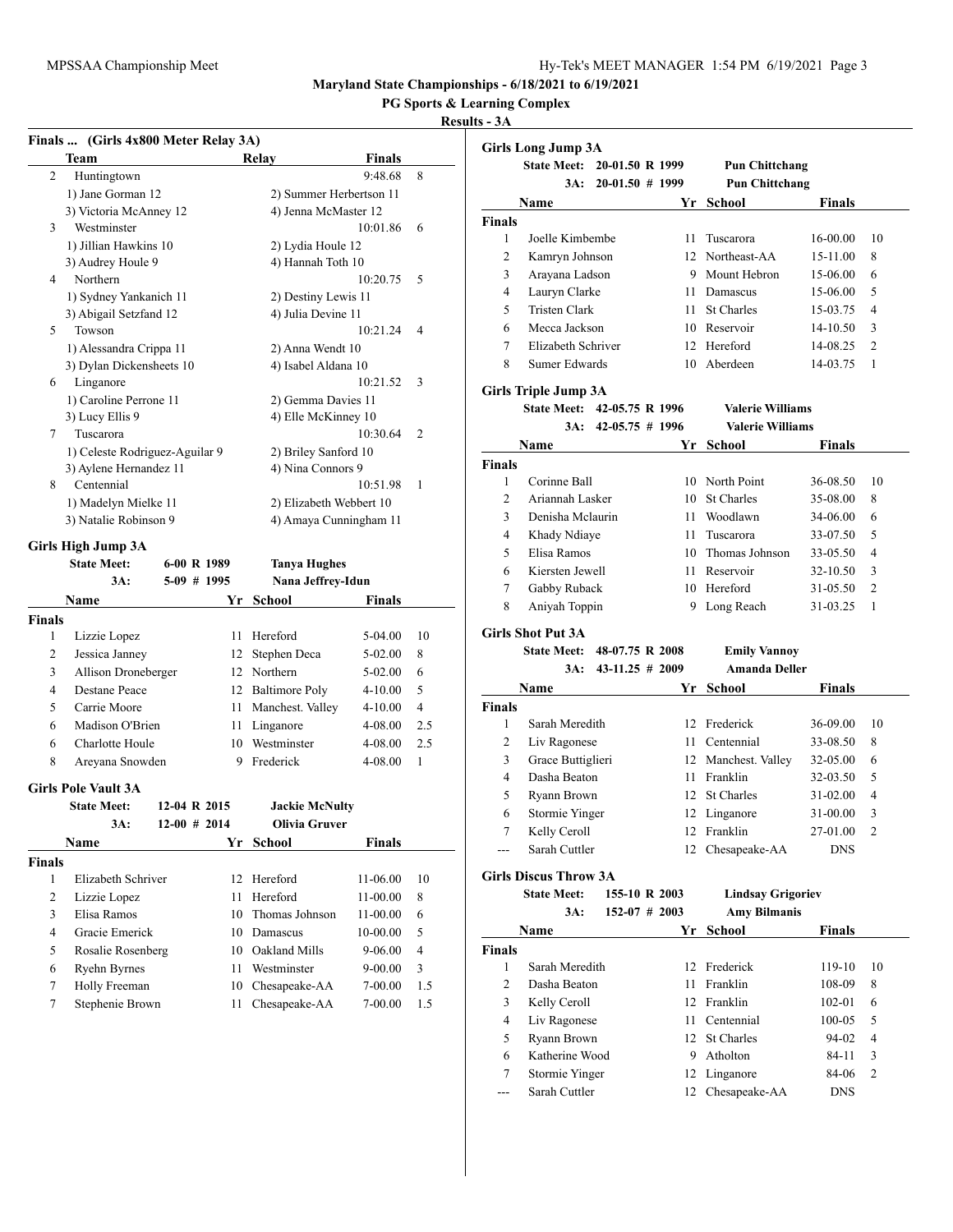**PG Sports & Learning Complex**

### **Results - 3A**

 $\overline{a}$ 

|                | <b>Boys 100 Meter Dash 3A</b> |                  |    |                    |               |                |
|----------------|-------------------------------|------------------|----|--------------------|---------------|----------------|
|                | <b>State Meet:</b>            | 10.42 R 2008     |    | <b>Devon Smith</b> |               |                |
|                | 3A:                           | $10.42 \pm 2008$ |    | <b>Devon Smith</b> |               |                |
|                | Name                          |                  | Yr | School             | <b>Finals</b> |                |
| <b>Finals</b>  |                               |                  |    |                    |               |                |
| 1              | Kroy Myers                    |                  |    | 12 North Point     | 10.97         | 10             |
| $\mathfrak{D}$ | Gavin Nelson                  |                  | 11 | Franklin           | 10.98         | 8              |
| 3              | Judson Lincoln IV             |                  | 11 | Oakland Mills      | 11.02         | 6              |
| 4              | Terrell Williams              |                  | 11 | Woodlawn           | 11.03         | 5              |
| 5              | Cole Schlotterbeck            |                  | 11 | South Hagerstown   | 11.13         | $\overline{4}$ |
| 6              | Jalen Booth-Mitchell          |                  | 11 | Reservoir          | 11.26         | $\mathcal{R}$  |
| 7              | Oral-Anthony Coleman          |                  | 12 | Linganore          | 11.32         | $\overline{2}$ |
| 8              | Jevontae Fearwell             |                  | 12 | <b>Great Mills</b> | 11.84         |                |

### **Boys 200 Meter Dash 3A**

|               | <b>State Meet:</b> | 21.04 R 1992    |     | <b>Jermaine Lewis</b> |               |                |
|---------------|--------------------|-----------------|-----|-----------------------|---------------|----------------|
|               | $3A$ :             | $21.11 \# 1976$ |     | <b>Jerome Deal</b>    |               |                |
|               | Name               |                 | Yr  | School                | <b>Finals</b> |                |
| <b>Finals</b> |                    |                 |     |                       |               |                |
| 1             | Judson Lincoln IV  |                 | 11  | Oakland Mills         | 21.84         | 10             |
| 2             | Kroy Myers         |                 |     | 12 North Point        | 22.06         | 8              |
| 3             | Gavin Nelson       |                 | 11  | Franklin              | 22.12         | 6              |
| 4             | Cole Schlotterbeck |                 | 11. | South Hagerstown      | 22.27         | 5              |
| 5             | Samurai Matthews   |                 |     | 12 North Point        | 22.73         | $\overline{4}$ |
| 6             | Julian Vissering   |                 |     | 12 Reservoir          | 22.73         | 3              |
| 7             | Luke Sewell        |                 |     | 12 North Hagerstown   | 22.77         | $\overline{2}$ |
| 8             | Dallion Smith      |                 | 12. | Dundalk               | 23.23         |                |

### **Boys 400 Meter Dash 3A**

| <b>State Meet:</b> |                                                                                                                | <b>Ato Modibo</b>                |                                                                                                  |                         |
|--------------------|----------------------------------------------------------------------------------------------------------------|----------------------------------|--------------------------------------------------------------------------------------------------|-------------------------|
| 3A:                |                                                                                                                |                                  |                                                                                                  |                         |
| Name               | Yr                                                                                                             | School                           | <b>Finals</b>                                                                                    |                         |
|                    |                                                                                                                |                                  |                                                                                                  |                         |
|                    | 11.                                                                                                            | Oakland Mills                    | 48.35                                                                                            | 10                      |
|                    |                                                                                                                |                                  | 50.07                                                                                            | 8                       |
|                    |                                                                                                                |                                  | 50.72                                                                                            | 6                       |
| <b>Sean Townes</b> |                                                                                                                |                                  | 50.74                                                                                            | 5                       |
| Dakari Burton      |                                                                                                                |                                  | 51.68                                                                                            | 4                       |
|                    | 12.                                                                                                            |                                  | 51.81                                                                                            | 3                       |
|                    |                                                                                                                |                                  | 52.15                                                                                            | $\mathcal{L}$           |
|                    |                                                                                                                | Damascus                         | 53.67                                                                                            |                         |
|                    | Judson Lincoln IV<br>Julian Vissering<br>Derrick Hollie<br>Aiden Jacobson<br>Gregory Shamenek<br>Rayvon Thomas | 46.24 R 1997<br>$47.48 \pm 2002$ | 12 Reservoir<br>12 North Point<br>10 Edgewood<br>11 Thomas Johnson<br>Hereford<br>12 North Point | <b>Herbert Nicholls</b> |

## **Boys 800 Meter Run 3A**

|        | <b>State Meet:</b>    | 1:50.90 R 2018    |     | <b>Kieran McDermott</b> |               |                |
|--------|-----------------------|-------------------|-----|-------------------------|---------------|----------------|
|        | 3A:                   | $1:50.90 \# 2018$ |     | <b>Kieran McDermott</b> |               |                |
|        | <b>Name</b>           |                   | Yr. | School                  | <b>Finals</b> |                |
| Finals |                       |                   |     |                         |               |                |
| 1      | Baidy Ba              |                   |     | 12 Oakland Mills        | 1:52.33       | 10             |
| 2      | Alex Lombardo         |                   |     | 12. Thomas Johnson      | 1:52.48       | 8              |
| 3      | Aiden Neal            |                   | 11  | Manchest. Valley        | 1:54.30       | 6              |
| 4      | Zachary Wedding       |                   |     | 12 Chopticon            | 1:58.14       | 5              |
| 5      | <b>Garrett Bivens</b> |                   |     | 12 Chesapeake-AA        | 1:59.10       | 4              |
| 6      | Samuel Metzner        |                   | 11  | Linganore               | 2:01.58       | 3              |
| 7      | Ashton Tolson         |                   |     | 10 C. Milton Wright     | 2:02.15       | $\overline{2}$ |
|        | Daniel Wilson         |                   | 10  | Aberdeen                | <b>DNS</b>    |                |
|        |                       |                   |     |                         |               |                |

|               | <b>State Meet:</b>      | $4:04.09$ R $2007$ |                 | <b>Matt Centrowicz</b> |               |                |
|---------------|-------------------------|--------------------|-----------------|------------------------|---------------|----------------|
|               | 3A:                     | $4:07.11 \# 2002$  |                 | <b>Shane Stroup</b>    |               |                |
|               | <b>Name</b>             |                    | Yr              | <b>School</b>          | <b>Finals</b> |                |
| <b>Finals</b> |                         |                    |                 |                        |               |                |
| 1             | Aiden Neal              |                    | 11              | Manchest. Valley       | 4:09.51       | 10             |
| 2             | Fernando Ribeiro Duraes |                    |                 | 12 Centennial          | 4:15.47       | 8              |
| 3             | <b>Garrett Bivens</b>   |                    | 12              | Chesapeake-AA          | 4:17.22       | 6              |
| 4             | Mack McKeever           |                    | 12 <sup>7</sup> | Thomas Johnson         | 4:21.10       | 5              |
| 5             | Hayden Healey           |                    | 12              | Chesapeake-AA          | 4:22.06       | 4              |
| 6             | Ashton Tolson           |                    | 10              | C. Milton Wright       | 4:24.06       | 3              |
| 7             | Bryan Key               |                    | 12              | C. Milton Wright       | 4:30.28       | $\overline{2}$ |
| 8             | Josh Lopez              |                    | 10              | Magruder               | 4:40.50       | 1              |

### **Boys 3200 Meter Run 3A**

**State Meet: 9:06.13 R 2008 Solomon Haile 3A: 9:13.27 # 2009 Graham Bazell**

|      | $9:13.27 \# 2009$ | <b>Graham Bazell</b> |               |
|------|-------------------|----------------------|---------------|
| Name |                   | Yr School            | <b>Finals</b> |

|               | . <b>.</b>            |    | .                   | .        |     |
|---------------|-----------------------|----|---------------------|----------|-----|
| <b>Finals</b> |                       |    |                     |          |     |
|               | Baidy Ba              | 12 | Oakland Mills       | 9:11.32# | -10 |
| $\mathcal{L}$ | Antonio Camacho-Bucks |    | 10 Centennial       | 9:14.21  | 8   |
| 3             | Timothy Synowieck     | 11 | James M Bennett     | 9:28.58  | 6   |
| 4             | Peter Sorensen        |    | 12 Towson           | 9:43.70  | 5   |
| 5             | Jackson Waller        |    | 12 Baltimore Poly   | 9:52.63  | 4   |
| 6             | Thomas Foulkes        |    | 11 Huntingtown      | 10:07.48 | 3   |
| 7             | Alex Duncan           |    | 11 North Hagerstown | 10:20.95 | 2   |
| 8             | Jack Sears            | 11 | Linganore           | 10:26.11 |     |
|               |                       |    |                     |          |     |

# **Boys 110 Meter Hurdles 3A**

|               | $D013$ Ho meter handles $D11$ |                 |                      |               |                |
|---------------|-------------------------------|-----------------|----------------------|---------------|----------------|
|               | <b>State Meet:</b>            | 13.59 R 2012    | <b>Dondre Echols</b> |               |                |
|               | $3A$ :                        | $13.59 \# 2012$ | <b>Dondre Echols</b> |               |                |
|               | Name                          | Yr              | School               | <b>Finals</b> |                |
| <b>Finals</b> |                               |                 |                      |               |                |
|               | Isiah Rucker                  | 12.             | Oakland Mills        | 14.77         | 10             |
| 2             | Morey Campbell                |                 | 12 North Point       | 15.02         | 8              |
| 3             | Domenion Jacobs               | 10              | Huntingtown          | 15.59         | 6              |
| 4             | Cameron Rucker                | 10              | Westminster          | 16.11         | 5              |
| 5             | Calvin Karanja                | 10              | Edgewood             | 16.42         | $\overline{4}$ |
| 6             | Dvonte Clark                  |                 | 12 North Hagerstown  | 16.93         | 3              |
| 7             | Arthur Core                   | 11              | Frederick            | 18.04         | $\overline{2}$ |
| 8             | Alex Reimert                  | 11              | C. Milton Wright     | 18.57         |                |

### **Boys 300 Meter Hurdles 3A**

|               | <b>State Meet:</b> | 36.26 R 2012     |     | <b>Dondre Echols</b> |               |                |
|---------------|--------------------|------------------|-----|----------------------|---------------|----------------|
|               | 3A:                | $36.26 \pm 2012$ |     | <b>Dondre Echols</b> |               |                |
|               | Name               |                  | Yr  | <b>School</b>        | <b>Finals</b> |                |
| <b>Finals</b> |                    |                  |     |                      |               |                |
| 1             | Isiah Rucker       |                  | 12. | Oakland Mills        | 39.74         | 10             |
| 2             | Tyrease Harris     |                  |     | 12 James M Bennett   | 40.46         | 8              |
| 3             | Morey Campbell     |                  |     | 12 North Point       | 41.55         | 6              |
| 4             | Calvin Karanja     |                  | 10  | Edgewood             | 42.15         | 5              |
| 5             | Prodigy Nobles     |                  |     | 12 South Hagerstown  | 42.42         | 4              |
| 6             | Alex Reimert       |                  |     | 11 C. Milton Wright  | 42.92         | 3              |
| 7             | Dvonte Clark       |                  |     | 12 North Hagerstown  | 44.07         | $\overline{2}$ |
| 8             | Edwin Alfaro       |                  | 10  | Westminster          | 44.86         |                |
|               |                    |                  |     |                      |               |                |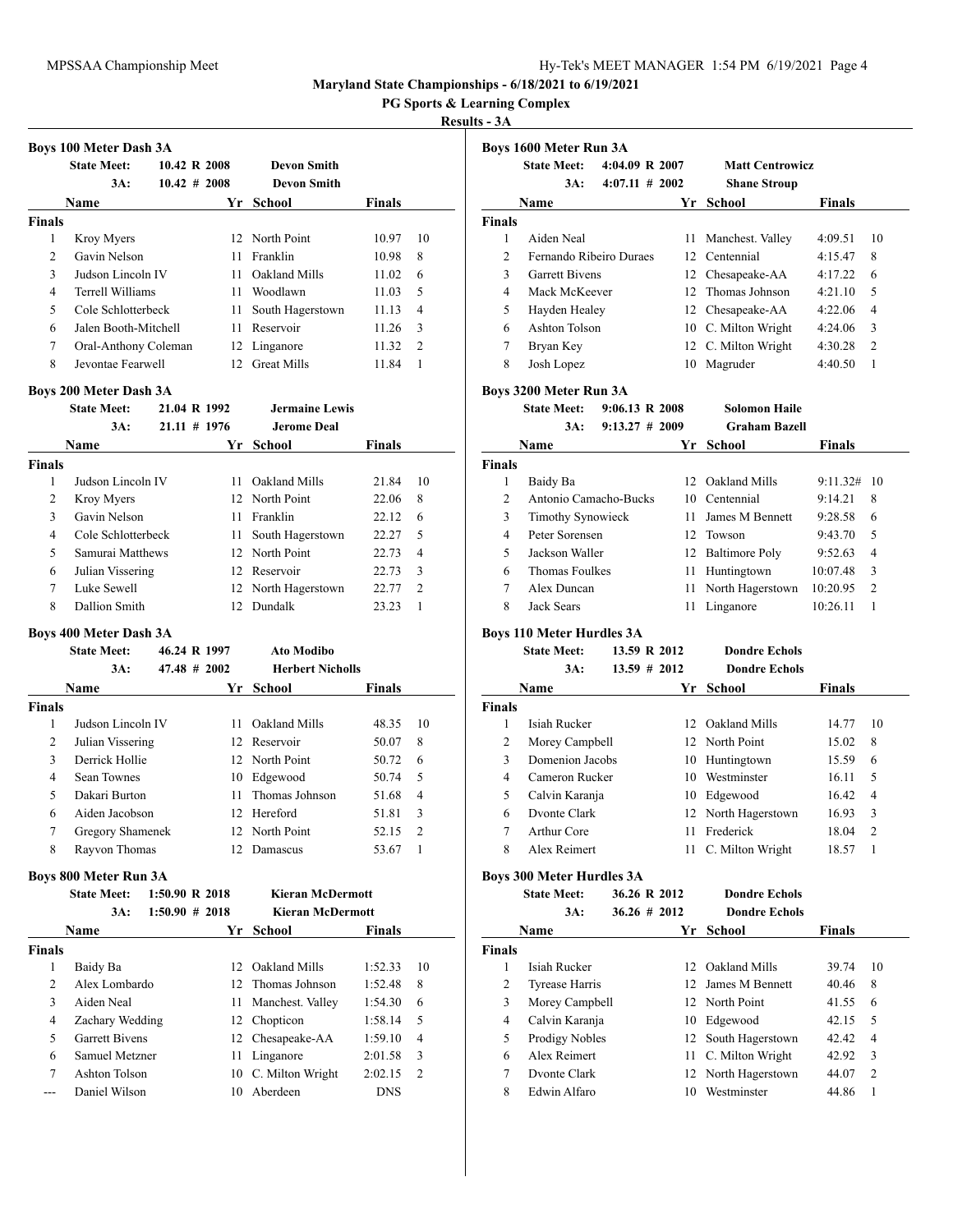**PG Sports & Learning Complex**

# **Results**

|                    | Boys 4x100 Meter Relay 3A<br><b>State Meet:</b><br>41.08 R 2012 | Potomac                    |    |
|--------------------|-----------------------------------------------------------------|----------------------------|----|
|                    | T Young, D Echols, J Thome, R Darby                             |                            |    |
|                    | $3A$ :<br>$41.08 \# 2012$                                       | Potomac                    |    |
|                    | T Young, D Echols, J Thome, R Darby                             |                            |    |
|                    | Team                                                            | Relav<br>Finals            |    |
|                    |                                                                 |                            |    |
| <b>Finals</b><br>1 |                                                                 |                            |    |
|                    | Atholton                                                        | 42.44                      | 10 |
|                    | 1) Joshua Ruley 12                                              | 2) Jamel Mins 12           |    |
|                    | 3) Darian Tarver 10<br>North Point                              | 4) Andre' Richmond 12      |    |
| 2                  |                                                                 | 42.65                      | 8  |
|                    | 1) Kevin Collins 11                                             | 2) Kroy Myers 12           |    |
|                    | 3) Jeffery Robinson Jr. 11                                      | 4) Samurai Matthews 12     |    |
| 3                  | Reservoir                                                       | 42.68                      | 6  |
|                    | 1) Myles Harrington 11                                          | 2) Jalen Booth-Mitchell 11 |    |
|                    | 3) Dylan Bradford 11                                            | 4) Julian Vissering 12     |    |
| 4                  | Tuscarora                                                       | 43.96                      | 5  |
|                    | 1) Edwin Niemandt 11                                            | 2) Adebola Adeyemi 11      |    |
|                    | 3) Cameron Ellis 10                                             | 4) Korell Asamoah 11       |    |
| 5                  | Linganore                                                       | 44.34                      | 4  |
|                    | 1) Oral-Anthony Coleman 12                                      | 2) Aaron Dufresne 11       |    |
|                    | 3) Andrew Moxley 9                                              | 4) Xander McClure 12       |    |
| 6                  | Franklin                                                        | 44.72                      | 3  |
|                    | 1) Myles Taylor 10                                              | 2) Jamari Lewis 10         |    |
|                    | 3) Jordan Hemsley 11                                            | 4) Gavin Nelson 11         |    |
| 7                  | Dundalk                                                         | 44.87                      | 2  |
|                    | 1) Qyrese Williams 11                                           | 2) Dallion Smith 12        |    |
|                    | 3) Nyjeer Tirado 11                                             | 4) Javier Vincent 11       |    |
|                    | <b>St Charles</b>                                               | FS                         |    |
|                    | 1) Justin Arjun 11                                              | 2) John Cook 11            |    |
|                    | 3) Jamar Sharpe 10                                              | 4) Tyrek Johnson 12        |    |
|                    | Boys 4x200 Meter Relay 3A                                       |                            |    |
|                    | <b>State Meet:</b><br>$1:26.25 \text{ R } 2012$                 | Dr. Henry A. Wise          |    |
|                    | A Whitaker, B Hamilton, R Johnson, C Page                       |                            |    |
|                    | 1:26.40#2008<br>3A:                                             | Westlake                   |    |
|                    | G Walker, K Harris, J Mitchell, D Smith                         |                            |    |
|                    | Team                                                            |                            |    |
|                    |                                                                 | Relay<br><b>Finals</b>     |    |
| <b>Finals</b>      |                                                                 |                            |    |
| 1                  | Oakland Mills                                                   | 1:29.59                    | 10 |
|                    | 1) Trevin McHargh 10                                            | 2) Quincy Julien 12        |    |
|                    | 3) Kanye Holland 11                                             | 4) Shane King 10           |    |
| 2                  | North Point                                                     | 1:30.41                    | 8  |
|                    | 1) Martin Spinner 11                                            | 2) Jeffery Robinson Jr. 11 |    |
|                    | 3) Antoine Spencer 10                                           | 4) Kevin Collins 11        |    |
| 3                  | Atholton                                                        | 1:30.61                    | 6  |
|                    | 1) Darian Tarver 10                                             | 2) Joshua Ruley 12         |    |
|                    | 3) Charles Ngansi 10                                            | 4) Jamel Mins 12           |    |
| 4                  | Franklin                                                        | 1:31.60                    | 5  |
|                    | 1) Jordan Hemsley 11                                            | 2) Jamari Lewis 10         |    |
|                    | 3) Myles Taylor 10                                              | 4) Gavin Nelson 11         |    |
| 5                  | Tuscarora                                                       | 1:31.83                    | 4  |
|                    | 1) Edwin Niemandt 11                                            | 2) Adebola Adeyemi 11      |    |
|                    | 3) Cameron Ellis 10                                             | 4) Korell Asamoah 11       |    |
|                    |                                                                 |                            |    |

| $-3A$  |                                                  |                            |    |
|--------|--------------------------------------------------|----------------------------|----|
| 6      | Northern                                         | 1:32.41                    | 3  |
|        | 1) Justin Dowell 11                              | 2) Nathan Jacobs 11        |    |
|        | 3) Daniel Cooley 11                              | 4) Tyler Baskett 11        |    |
| 7      | Dundalk                                          | 1:33.67                    | 2  |
|        | 1) Oyrese Williams 11                            | 2) Qaiyon Prioleau 9       |    |
|        | 3) Javier Vincent 11                             | 4) Dallion Smith 12        |    |
| 8      | Linganore                                        | 1:34.05                    | 1  |
|        | 1) Kelsey Bannon 10                              |                            |    |
|        |                                                  | 2) Aaron Dufresne 11       |    |
|        | 3) Xander McClure 12                             | 4) Oral-Anthony Coleman 12 |    |
|        | <b>Boys 4x400 Meter Relay 3A</b>                 |                            |    |
|        | <b>State Meet:</b><br>3:12.05 R 1999             | Northwestern-PG            |    |
|        | R Wingate-Robinson, D Thomas, A Najjar, J Graham |                            |    |
|        | $3:15.50 \# 1979$<br>$3A$ :                      | <b>Fairmont Heights</b>    |    |
|        | R Franklin, J Wallace, D Gill, T Cross           |                            |    |
|        | Team                                             | <b>Finals</b>              |    |
|        |                                                  | Relay                      |    |
| Finals |                                                  |                            |    |
| 1      | Manchester Valley                                | 3:23.36                    | 10 |
|        | 1) Aiden Neal 11                                 | 2) Maverick Mezaache 11    |    |
|        | 3) Marcel Montgomery 11                          | 4) Carter Knox 10          |    |
| 2      | Oakland Mills                                    | 3:25.43                    | 8  |
|        | 1) Isiah Rucker 12                               | 2) Judson Lincoln IV 11    |    |
|        | 3) John Tatum IV 11                              | 4) Baidy Ba 12             |    |
| 3      | Northern                                         | 3:28.21                    | 6  |
|        | 1) Justin Dowell 11                              | 2) Cameron King 11         |    |
|        | 3) Daniel Cooley 11                              | 4) Nathan Jacobs 11        |    |
| 4      | North Point                                      | 3:30.85                    | 5  |
|        | 1) Andrew Cullen 12                              | 2) Arnel Heathington 11    |    |
|        | 3) Gregory Shamenek 12                           | 4) Morey Campbell 12       |    |
| 5      | Gov. Thomas Johnson                              | 3:33.34                    | 4  |
|        | 1) Dakari Burton 11                              | 2) Alex Lombardo 12        |    |
|        | 3) Julian Moltere 12                             | 4) Mack McKeever 12        |    |
| 6      | Hereford                                         |                            | 3  |
|        |                                                  | 3:33.67                    |    |
|        | 1) Spencer Wheeler 11                            | 2) Matthew Campbell 11     |    |
|        | 3) TJ Sabia 12                                   | 4) Aiden Jacobson 12       |    |
| 7      | Bel Air                                          | 3:33.82                    | 2  |
|        | 1) Thomas Hammond 12                             | 2) Roger Priebe 12         |    |
|        | 3) Mason Pennington 11                           | 4) Jack Hynes 10           |    |
| 8      | Frederick                                        | 3:35.26                    | 1  |
|        | 1) Caleb Philips 10                              | 2) Mario Martinez 12       |    |
|        | 3) Nasir Jackson 9                               | 4) Kokou Emejue 9          |    |
|        | Boys 4x800 Meter Relay 3A                        |                            |    |
|        | <b>State Meet:</b><br>7:44.67 R 2008             | <b>Ouince Orchard</b>      |    |
|        | W Bartholomew, R Priovolos, D Laratta, J Joson   |                            |    |
|        |                                                  | <b>Oxon Hill</b>           |    |
|        | 3A:<br>$7:49.15 \# 2017$                         |                            |    |
|        | A Wimbish, A Robinson, R Serville, G Ross        |                            |    |
|        | Team                                             | Relay<br>Finals            |    |
| Finals |                                                  |                            |    |
| 1      | Chopticon                                        | 8:06.06                    | 10 |
|        | 1) Mason Hoover 10                               | 2) Douglas Hoover 12       |    |
|        | 3) Jeffrey Wedding 12                            | 4) Zachary Wedding 12      |    |
| 2      | Huntingtown                                      | 8:07.23                    | 8  |
|        | 1) Thomas Foulkes 11                             | 2) Thomas Gorman 10        |    |
|        | 3) Ian Hays 11                                   | 4) Brandon Stein 11        |    |
|        |                                                  |                            |    |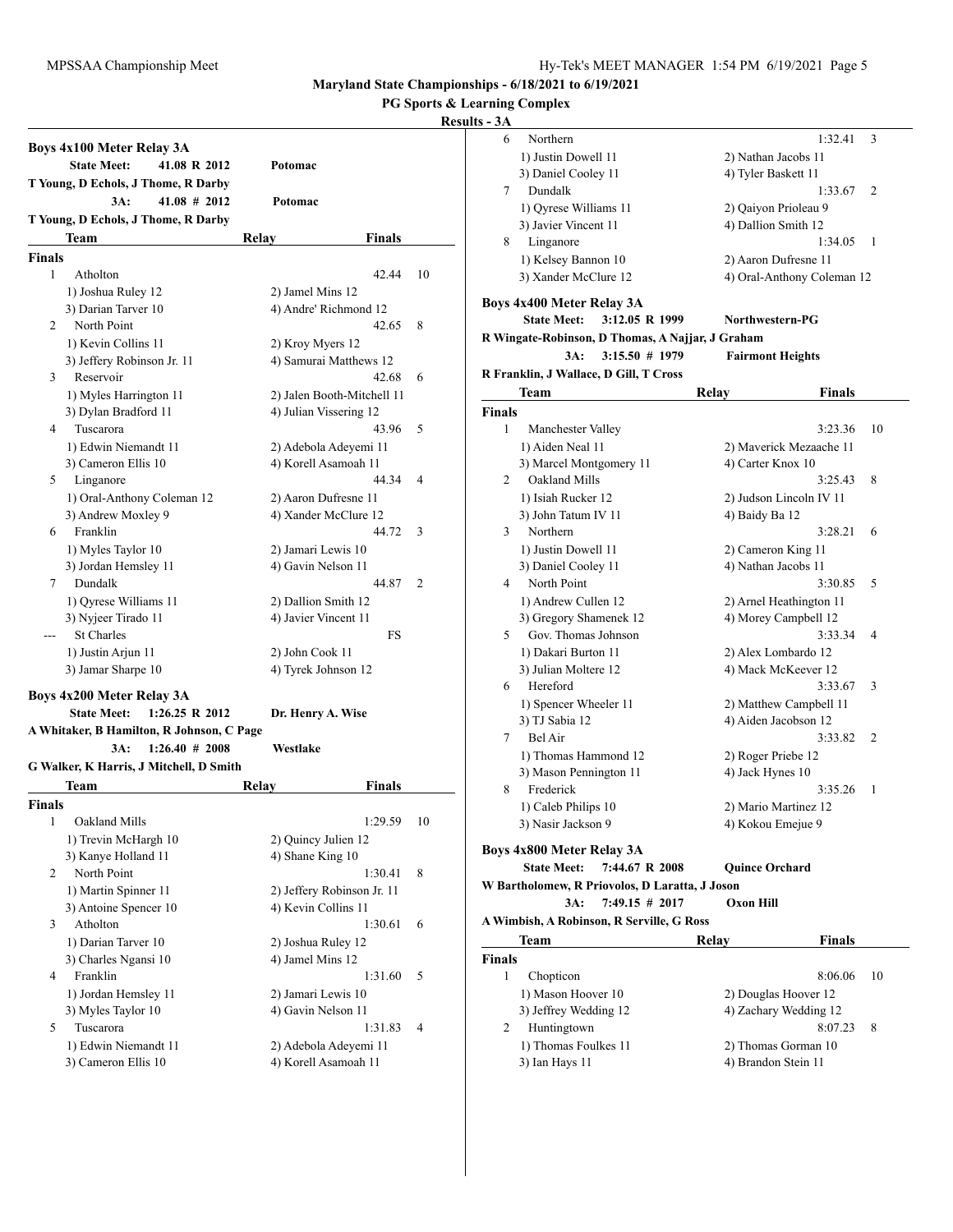# **PG Sports & Learning Complex**

# **Results - 3A**

|   | Finals  (Boys 4x800 Meter Relay 3A) |                          |                |
|---|-------------------------------------|--------------------------|----------------|
|   | <b>Team</b>                         | <b>Finals</b><br>Relay   |                |
| 3 | Centennial                          | 8:11.87                  | 6              |
|   | 1) Sebastian Martinez 10            | 2) Luke LasCasas 11      |                |
|   | 3) Alexander White 11               | 4) Jacob Cole 12         |                |
| 4 | Towson                              | 8:21.17                  | 5              |
|   | 1) Ryan Wahler 10                   | 2) Miles Kline 12        |                |
|   | 3) Brendan Berger 12                | 4) Michael McShane 11    |                |
| 5 | Linganore                           | 8:22.11                  | 4              |
|   | 1) Kyle Walker 10                   | 2) Jack Sears 11         |                |
|   | 3) Cole Williamson 10               | 4) Samuel Metzner 11     |                |
| 6 | River Hill                          | 8:22.35                  | 3              |
|   | 1) Kevin Sanchez-Velazquez 11       | 2) Kian Mostoufi 12      |                |
|   | 3) Kevin McAllister 11              | 4) Bryce Handa 11        |                |
| 7 | Aberdeen                            | 8:45.36                  | $\overline{2}$ |
|   | 1) Holden Cross 10                  | 2) Donovan Peyton 11     |                |
|   | 3) George-Raymond Vunni 12          | 4) Zachary Kiedrowski 12 |                |
| 8 | Gov. Thomas Johnson                 | 8:51.03                  | 1              |
|   | 1) Amin Contreras 11                | 2) Anthony Scarfield 11  |                |
|   | 3) Julian Moltere 12                | 4) Lucas Tessarollo 10   |                |
|   | Boys High Jump 3A                   |                          |                |

|        | <b>State Meet:</b> | $7-00.25$ R $2008$ |     | Jon Hill               |               |                |
|--------|--------------------|--------------------|-----|------------------------|---------------|----------------|
|        | 3A:                | $6-10$ # 1999      |     | <b>Malcom Reynolds</b> |               |                |
|        | <b>Name</b>        |                    | Yr  | <b>School</b>          | <b>Finals</b> |                |
| Finals |                    |                    |     |                        |               |                |
| 1      | Morey Campbell     |                    |     | 12 North Point         | $6-04.00$     | 10             |
| 2      | Adrian Nwakalor    |                    | 12. | Atholton               | $6 - 00.00$   | 8              |
| 3      | Abdur Hassan       |                    | 10  | Oakland Mills          | $6 - 00.00$   | 6              |
| 4      | Myles Taylor       |                    | 10  | Franklin               | $6 - 00.00$   | 4.5            |
| 4      | Edwin Niemandt     |                    | 11  | Tuscarora              | $6 - 00.00$   | 4.5            |
| 6      | Isiah Tancemore    |                    | 10  | Dundalk                | $5 - 10.00$   | 3              |
| 7      | Daniel Cooley      |                    | 11  | Northern               | 5-08.00       | $\overline{c}$ |
| 8      | Adebola Adeyemi    |                    | 11  | Tuscarora              | 5-08.00       |                |

### **Boys Pole Vault 3A**

|               | <b>State Meet:</b>       | 15-03 R 2011           |    | <b>Bradley Hollowell</b> |               |               |
|---------------|--------------------------|------------------------|----|--------------------------|---------------|---------------|
|               | 3A:                      | $15-03 \# 2011$        |    | <b>Bradley Hollowell</b> |               |               |
|               | Name                     |                        | Yr | School                   | <b>Finals</b> |               |
| <b>Finals</b> |                          |                        |    |                          |               |               |
| 1             | Peter Kamanu             |                        | 12 | Thomas Johnson           | 14-04.00      | 10            |
| 2             | Alec Zaller              |                        | 12 | Atholton                 | 13-06.00      | 8             |
| 3             | Owen Mielnik             |                        | 11 | Stephen Deca             | 13-00.00      | 6             |
| 4             | Zack Kralec              |                        | 11 | Hereford                 | 13-00.00      | 5             |
| 5             | Brayden Ecker            |                        | 11 | Thomas Johnson           | 12-00.00      | 4             |
| 6             | <b>Anthony Marcic</b>    |                        | 11 | Chesapeake-AA            | 12-00.00      | 3             |
| 7             | <b>Christian Bowens</b>  |                        | 12 | Long Reach               | 11-06.00      | $\mathcal{L}$ |
| 8             | Qaiyon Prioleau          |                        | 9  | Dundalk                  | 10-00.00      | 1             |
|               | <b>Boys Long Jump 3A</b> |                        |    |                          |               |               |
|               | <b>State Meet:</b>       | 24-04 R 1998           |    | <b>Chris Smith</b>       |               |               |
|               |                          | $3A: 24-00.50 \# 2016$ |    | <b>William Henderson</b> |               |               |
|               | Name                     |                        | Yr | School                   | Finals        |               |
| <b>Finals</b> |                          |                        |    |                          |               |               |
| 1             | Emi Erekosima            |                        | 12 | North Hagerstown         | 21-07.25      | 10            |
| 2             | Myles Taylor             |                        | 10 | Franklin                 | 21-03.75      | 8             |

| 3             | Jason Stone                 | 12 | <b>Great Mills</b>           | 20-07.50 | 6              |
|---------------|-----------------------------|----|------------------------------|----------|----------------|
| 4             | Kanye Holland               | 11 | Oakland Mills                | 20-05.75 | 5              |
| 5             | Jevon Johnson               | 10 | Oxon Hill                    | 20-00.50 | 4              |
| 6             | Kylik Perry                 | 11 | Oakland Mills                | 19-10.00 | 3              |
| 7             | Chance Hoston               | 12 | South Hagerstown             | 19-05.75 | 2              |
| 8             | Jacob Barsam                | 11 | Bel Air                      | 18-09.75 | 1              |
|               | <b>Boys Triple Jump 3A</b>  |    |                              |          |                |
|               | State Meet: 51-10.50 R 2019 |    | <b>Clarence Foote-Talley</b> |          |                |
|               | $48-05$ # 2017<br>3A:       |    | <b>Ravaughn Dillard</b>      |          |                |
|               | Name                        | Yr | School                       | Finals   |                |
|               |                             |    |                              |          |                |
| <b>Finals</b> |                             |    |                              |          |                |
| 1             | Emi Erekosima               | 12 | North Hagerstown             | 46-05.25 | 10             |
| 2             | Kanye Holland               | 11 | Oakland Mills                | 43-10.00 | 8              |
| 3             | Erik Valdesuso              | 12 | Marriotts Ridge              | 40-04.75 | 6              |
| 4             | Jamar Sharpe                | 10 | <b>St Charles</b>            | 40-00.00 | 5              |
| 5             | Chance Hoston               | 12 | South Hagerstown             | 38-11.50 | 4              |
| 6             | Andrew Hall                 | 10 | C. Milton Wright             | 37-05.50 | 3              |
| 7             | Zack Kralec                 | 11 | Hereford                     | 35-05.75 | $\overline{2}$ |
| ---           | Dorian Gray                 | 12 | North Point                  | DNS.     | <b>NWI</b>     |

#### **Boys Shot Put 3A**

## **State Meet: 64-06.50 R 1968 Tom Brosius 3A: 63-06 # 1979 Jim Joyce**

| Name          |               |     | Yr School     | <b>Finals</b> |                |
|---------------|---------------|-----|---------------|---------------|----------------|
| Finals        |               |     |               |               |                |
|               | Liam Lovering |     | 12 Centennial | 51-08.50      | 10             |
| $\mathcal{L}$ | Adam Szatanek | 11  | Huntingtown   | 48-06.75      | 8              |
| 3             | Dusty Krotee  |     | 12 Hereford   | 47-10.00      | 6              |
| 4             | Chimdy Onoh   | 10  | Dundalk       | 45-05.00      | 5              |
| 5             | Jacob Cannon  | 11  | Tuscarora     | $42 - 05.50$  | 4              |
| 6             | Travis Hook   | 11  | Huntingtown   | 41-09.00      | 3              |
| 7             | Adam Moezaw   | 11  | Frederick     | 41-08.50      | $\overline{2}$ |
|               | Yoel Ged      | 12. | Wilde Lake    | <b>DNS</b>    |                |

### **Boys Discus Throw 3A**

**State Meet: 200-02 R 2001 Vikas Gowda**

```
3A: 185-08 # 1999 Tim Bilmanis
```

| ı. | 10JUU T 1777 |  | . |
|----|--------------|--|---|
|    |              |  |   |
|    |              |  |   |

| Name          |                 |     | Yr School     | <b>Finals</b> |    |  |
|---------------|-----------------|-----|---------------|---------------|----|--|
| <b>Finals</b> |                 |     |               |               |    |  |
|               | Liam Lovering   |     | 12 Centennial | 164-02        | 10 |  |
| $\mathcal{D}$ | Aiden Walker    | 11  | Huntingtown   | $163 - 11$    | 8  |  |
| 3             | Adam Szatanek   | 11  | Huntingtown   | 134-07        | 6  |  |
| 4             | Nicholas Bosnic | 10  | Damascus      | 130-09        | 5  |  |
| 5             | Adam Moezaw     | 11  | Frederick     | 130-03        | 4  |  |
| 6             | Oliver Morgan   |     | 12 Hereford   | 126-09        | 3  |  |
| 7             | Miguel Moran    | 12. | Atholton      | 118-07        | 2  |  |
| 8             | Chimdy Onoh     | 10  | Dundalk       | $103 - 10$    |    |  |
|               |                 |     |               |               |    |  |

| Women - 1A - Team Rankings - 18 Events Scored |      |  |  |
|-----------------------------------------------|------|--|--|
| Western Tech                                  | 77.5 |  |  |
| Brunswick                                     | 74   |  |  |
| Friendly<br>3)                                | 70   |  |  |
| MJ McDonough                                  | 58   |  |  |
| Fort Hill                                     | 51   |  |  |
| Surrattsville                                 | 45.5 |  |  |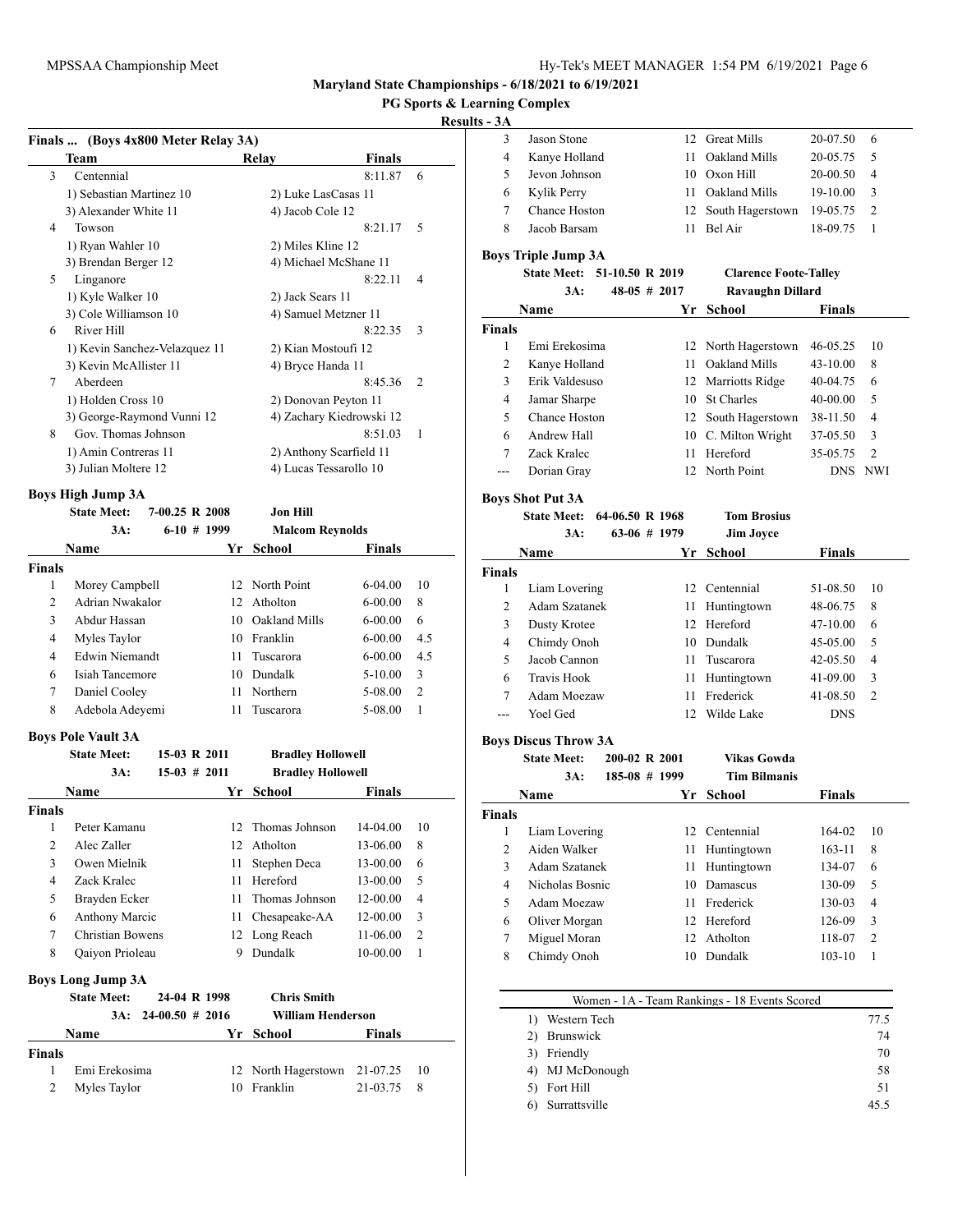**PG Sports & Learning Complex**

# **Results - 3A**

| 7)  | Allegany                   | 29 |
|-----|----------------------------|----|
| 8)  | Northern Garrett           | 28 |
| 9)  | Perryville                 | 27 |
| 10) | Catoctin                   | 26 |
| 11) | Patterson Mill             | 25 |
| 12) | Bohemia Manor              | 22 |
| 13) | Cambridge South Dorchester | 20 |
| 13) | Pikesville                 | 20 |
| 15) | Havre De Grace             | 18 |
| 15) | Southern Garrett           | 18 |
| 17) | Largo                      | 14 |
| 18) | Dunbar                     | 11 |
| 19) | Loch Raven                 | 7  |
| 20) | Chesapeake Science Point   | 6  |
| 20) | Hancock                    | 6  |
| 22) | North Dorchester           | 4  |
| 22) | Colonel Richardson         | 4  |
| 22) | Pocomoke                   | 4  |
| 25) | Edmondson-Westside         | 3  |
| 25) | Smithsburg                 | 3  |
| 27) | Snow Hill                  | 1  |
|     |                            |    |

|     | Women - 3A - Team Rankings - 18 Events Scored |                |  |  |  |
|-----|-----------------------------------------------|----------------|--|--|--|
| 1)  | Hereford                                      | 89             |  |  |  |
| 2)  | Franklin                                      | 50             |  |  |  |
|     | 3) River Hill                                 | 42             |  |  |  |
|     | 4) Northern                                   | 39             |  |  |  |
|     | 5) Linganore                                  | 38.5           |  |  |  |
| 6)  | North Point                                   | 38             |  |  |  |
| 7)  | Damascus                                      | 37             |  |  |  |
|     | 8) Mount Hebron                               | 35             |  |  |  |
|     | 9) St Charles                                 | 29             |  |  |  |
|     | 10) Reservoir                                 | 28             |  |  |  |
|     | 11) Northeast-AA                              | 26             |  |  |  |
|     | 12) Frederick                                 | 23             |  |  |  |
|     | 13) Tuscarora                                 | 21             |  |  |  |
|     | 14) Manchester Valley                         | 20             |  |  |  |
|     | 15) Centennial                                | 18             |  |  |  |
|     | 16) Woodlawn                                  | 16             |  |  |  |
|     | 17) Towson                                    | 15             |  |  |  |
|     | 18) Oakland Mills                             | 14             |  |  |  |
|     | 18) Hammond                                   | 14             |  |  |  |
|     | 18) Oxon Hill                                 | 14             |  |  |  |
|     | 21) Westminster                               | 11.5           |  |  |  |
|     | 22) Bel Air                                   | 11             |  |  |  |
|     | 22) Atholton                                  | 11             |  |  |  |
|     | 22) Gov. Thomas Johnson                       | 11             |  |  |  |
|     | 25) Huntingtown                               | 10             |  |  |  |
|     | 26) Great Mills                               | 9              |  |  |  |
|     | 27) Stephen Decatur                           | 8              |  |  |  |
|     | 28) Rockville                                 | 7              |  |  |  |
|     | 29) Baltimore Polytechnic                     | 5              |  |  |  |
| 30) | Chesapeake-AA                                 | 3              |  |  |  |
| 31) | James M Bennett                               | $\overline{2}$ |  |  |  |
|     | 32) Long Reach                                | 1              |  |  |  |
|     | 32) Aberdeen                                  | 1              |  |  |  |
|     |                                               |                |  |  |  |

| 1 |                  |                       |    |
|---|------------------|-----------------------|----|
|   | $\left  \right $ | Howard                | 85 |
|   | $\mathbf{2}$     | Urbana                | 73 |
|   | 3)               | C.H. Flowers          | 49 |
|   | 4)               | Richard Montgomery    | 46 |
|   | 5)               | Northwest             | 38 |
|   | 6)               | Bowie                 | 31 |
|   | 7)               | James Hubert Blake    | 29 |
|   | 8)               | <b>Broadneck</b>      | 28 |
|   | 8)               | Henry A Wise          | 28 |
|   | 10)              | Northwood             | 27 |
|   | 11)              | Quince Orchard        | 25 |
|   | 12)              | South River           | 20 |
|   | 13)              | Walter Johnson        | 18 |
|   | 14)              | Mergenthaler Voc Tech | 17 |
|   | 15)              | Arundel               | 16 |
|   | 15)              | Leonardtown           | 16 |
|   | 17)              | Meade                 | 15 |
|   | 18)              | Perry Hall            | 14 |
|   | 19)              | Clarksburg            | 10 |
|   | 19)              | Dulaney               | 10 |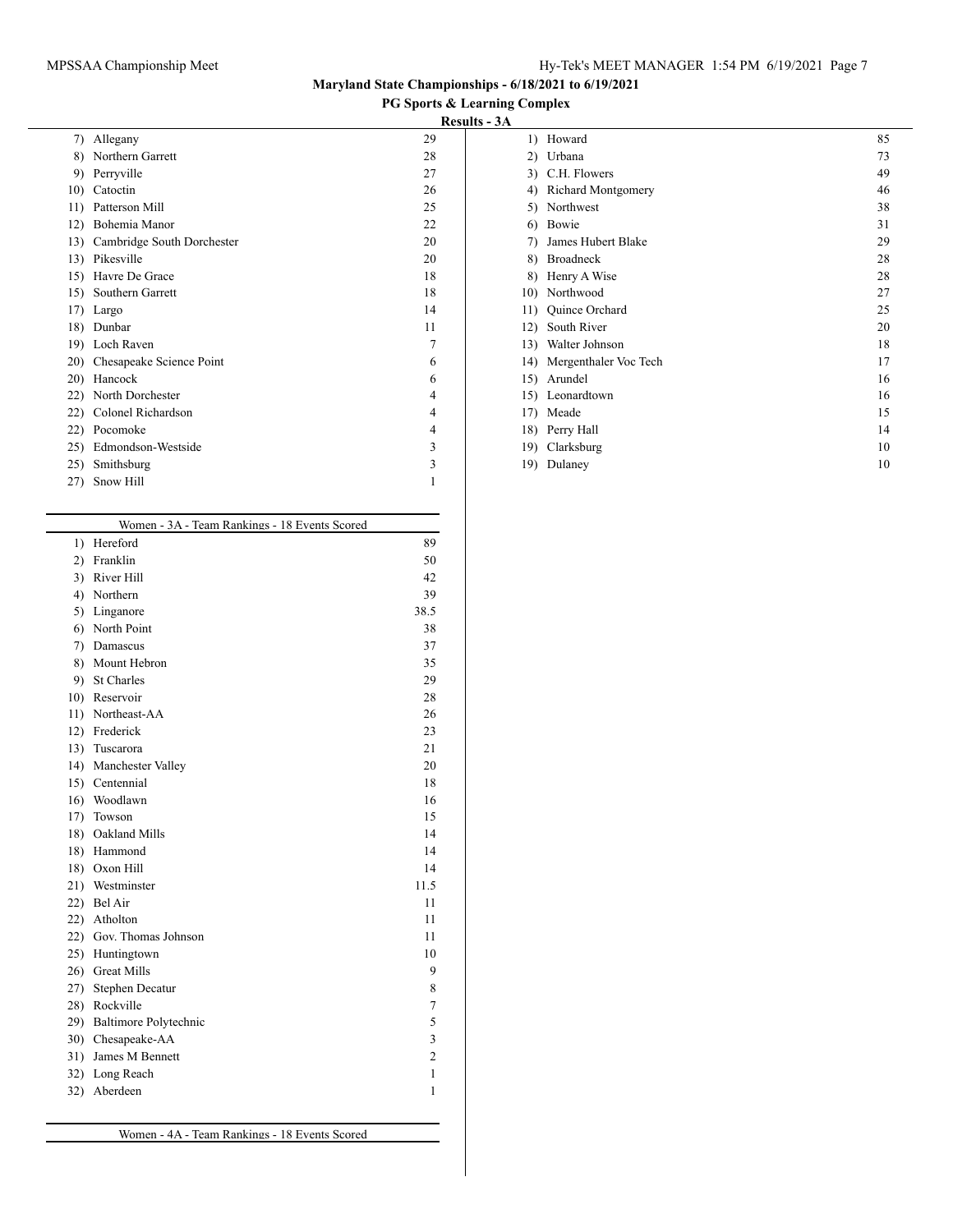**PG Sports & Learning Complex**

# **Results - 3A**

| 19) | Winston Churchill | 10             |
|-----|-------------------|----------------|
| 22) | Thomas S Wootton  | 8              |
| 22) | North County      | 8              |
| 22) | Severna Park      | 8              |
| 25) | Catonsville       | 7              |
| 26) | Eleanor Roosevelt | 6              |
| 26) | Sherwood          | 6              |
| 26) | Parkdale          | 6              |
|     | 26) Paint Branch  | 6              |
| 26) | Annapolis         | 6              |
| 26) | Bladensburg       | 6              |
| 32) | Montgomery Blair  | 4              |
| 32) | Springbrook       | 4              |
| 34) | Suitland          | 3              |
| 35) | Old Mill          | $\overline{c}$ |
| 35) | DuVal             | $\overline{c}$ |
|     |                   |                |

|              | Men - 1A - Team Rankings - 18 Events Scored |      |  |  |  |
|--------------|---------------------------------------------|------|--|--|--|
| 1)           | Dunbar                                      | 74   |  |  |  |
| $\mathbf{2}$ | MJ McDonough                                | 54   |  |  |  |
| 3)           | Pikesville                                  | 43   |  |  |  |
| 4)           | Southern Garrett                            | 40   |  |  |  |
| 4)           | Brunswick                                   | 40   |  |  |  |
| 6)           | Smithsburg                                  | 36.5 |  |  |  |
| 7)           | Friendly                                    | 32   |  |  |  |
| 8)           | Cambridge South Dorchester                  | 28.5 |  |  |  |
| 9)           | Snow Hill                                   | 28   |  |  |  |
| 10)          | Allegany                                    | 27   |  |  |  |
| 11)          | Frederick Douglass-BC                       | 26   |  |  |  |
|              | 12) Clear Spring                            | 22   |  |  |  |
| 12)          | Chesapeake Science Point                    | 22   |  |  |  |
| 14)          | Mardela                                     | 21   |  |  |  |
| 14)          | Mountain Ridge                              | 21   |  |  |  |
|              | 16) Bohemia Manor                           | 19   |  |  |  |
|              | 17) Colonel Richardson                      | 18   |  |  |  |
|              | 18) Northern Garrett                        | 17   |  |  |  |
|              | 19) Havre De Grace                          | 16   |  |  |  |
|              | 20) Western Tech                            | 15   |  |  |  |
|              | 21) Perryville                              | 14   |  |  |  |
| 21)          | Washington                                  | 14   |  |  |  |
|              | 23) Patterson Mill                          | 13   |  |  |  |
| 24)          | Largo                                       | 10   |  |  |  |
|              | 25) Pocomoke                                | 9    |  |  |  |
|              | 25) Loch Raven                              | 9    |  |  |  |
|              | 27) Fort Hill                               | 7    |  |  |  |
|              | 28) Central-PG                              | 3    |  |  |  |
| 28)          | Joppatowne                                  | 3    |  |  |  |

|     | Men - 3A - Team Rankings - 18 Events Scored |      |
|-----|---------------------------------------------|------|
| 1)  | Oakland Mills                               | 106  |
| 2)  | North Point                                 | 75   |
| 3)  | Huntingtown                                 | 42   |
| 3)  | Centennial                                  | 42   |
|     | Gov. Thomas Johnson                         | 36   |
| 6)  | Franklin                                    | 34.5 |
|     | Atholton                                    | 34   |
| 8)  | North Hagerstown                            | 29   |
| 9)  | Manchester Valley                           | 26   |
| 10) | Hereford                                    | 22   |
|     |                                             |      |

| 11) | Reservoir          | 20   |  |
|-----|--------------------|------|--|
| 12) | South Hagerstown   | 19   |  |
| 13) | Tuscarora          | 18.5 |  |
| 14) | Chesapeake-AA      | 17   |  |
| 15) | Chopticon          | 15   |  |
| 15) | Linganore          | 15   |  |
| 15) | Dundalk            | 15   |  |
| 18) | C. Milton Wright   | 14   |  |
| 18) | Edgewood           | 14   |  |
| 18) | James M Bennett    | 14   |  |
| 21) | Northern           | 11   |  |
| 22) | Towson             | 10   |  |
| 23) | Frederick          | 9    |  |
| 24) | <b>Great Mills</b> | 7    |  |
| 25) | Stephen Decatur    | 6    |  |
| 25) | Damascus           | 6    |  |
| 25) | Westminster        | 6    |  |
| 25) | Marriotts Ridge    | 6    |  |
| 29) | Woodlawn           | 5    |  |
| 29) | St Charles         | 5    |  |